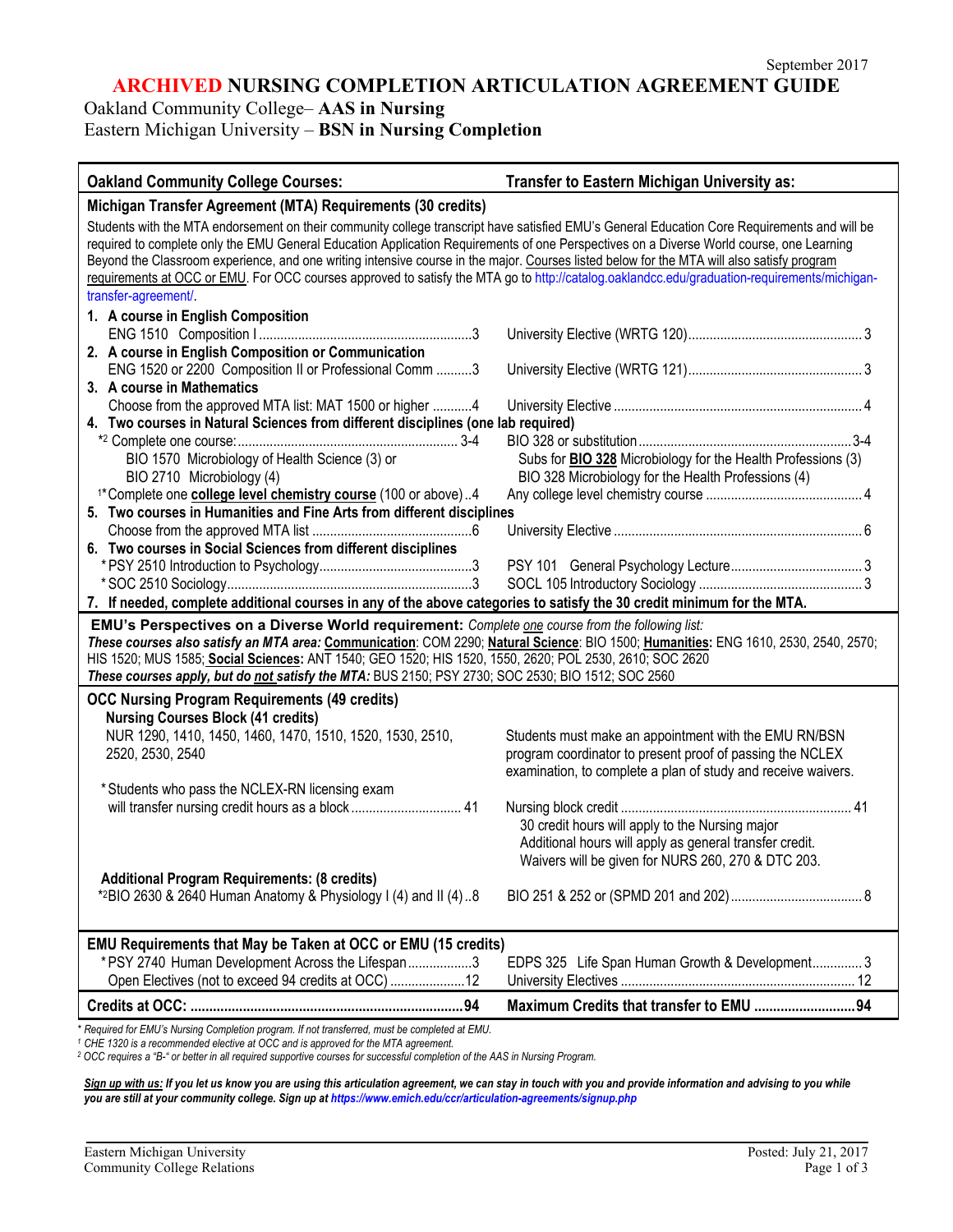# **ARCHIVED NURSING COMPLETION ARTICULATION AGREEMENT GUIDE**

Oakland Community College– **AAS in Nursing**

Eastern Michigan University – **BSN in Nursing Completion**

| <b>Completion of the Nursing Program at EMU</b><br><b>Major Requirements (30 credits)</b><br>NURS 221 Health Assessment for RNs 3<br>NURS 265 R.N. Essentials of Prof Nursing Practice I3<br>NURS 300 Reading and Writing in Nursing Studies3           | Suggested Sequence for completing the program:<br>Semester 1<br>(6 credits)<br>NURS 300 Reading and Writing in Nursing Studies 3<br>NURS 221 Health Assessment for RN's 3 |
|---------------------------------------------------------------------------------------------------------------------------------------------------------------------------------------------------------------------------------------------------------|---------------------------------------------------------------------------------------------------------------------------------------------------------------------------|
| <sup>1</sup> NURS 365W R.N. Essentials of Prof Nursing Practice II  3<br>NURS 374 Nursing Research Concepts for Practice3<br>NURS 453 Community-based Nursing for RNs3<br>NURS 465 R.N. Essentials of Prof Nursing Practice III 3                       | Semester 2<br>(6 credits)<br>NURS 265 R.N. Essentials of Prof Nursing Practice I3                                                                                         |
| <sup>2</sup> NURS 483L4 RN to BSN Population Focused Capstone3<br><b>Consult Nursing Completion Advisor for suggested courses</b>                                                                                                                       | (6 credits)<br>Semester 3<br>NURS 374 Nursing Research Concepts for Practice 3<br><sup>1</sup> NURS 365WR.N. Essentials of Prof Nursing Practice II3                      |
|                                                                                                                                                                                                                                                         | *Semester 4<br>$(6 \text{ credits})$<br>NURS 465 R.N. Essentials of Prof Nursing Practice III3                                                                            |
| Note: If sufficient credits hours are not transferred, additional<br>credits must be completed at EMU to reach the minimum of 124<br>credit hours required to graduate.                                                                                 | (6 credits)<br>*Semester 5<br>NURS 453 Community-based Nursing for RNs 3<br><sup>2</sup> NURS 483L4 RN to BSN Population Focused Capstone3                                |
|                                                                                                                                                                                                                                                         | *Semesters 4 and 5 may be switched in the sequence.                                                                                                                       |
| The Nursing Completion Program is offered at a number of<br>EMU regional centers and on-line. Contact the BSN<br>Completion program coordinator for more information.<br>1 Setietion FMI Le Writing Intensive Coneral Education Application requirement | <b>Note:</b> All coursework for this degree must be completed<br>within six years of taking the first 200 level NURS course at<br><b>EMU</b>                              |

*<sup>1</sup> Satisfies EMU's Writing Intensive General Education Application requirement*

*<sup>2</sup> Satisfies EMU's Learning Beyond the Classroom General Education Application requirement*